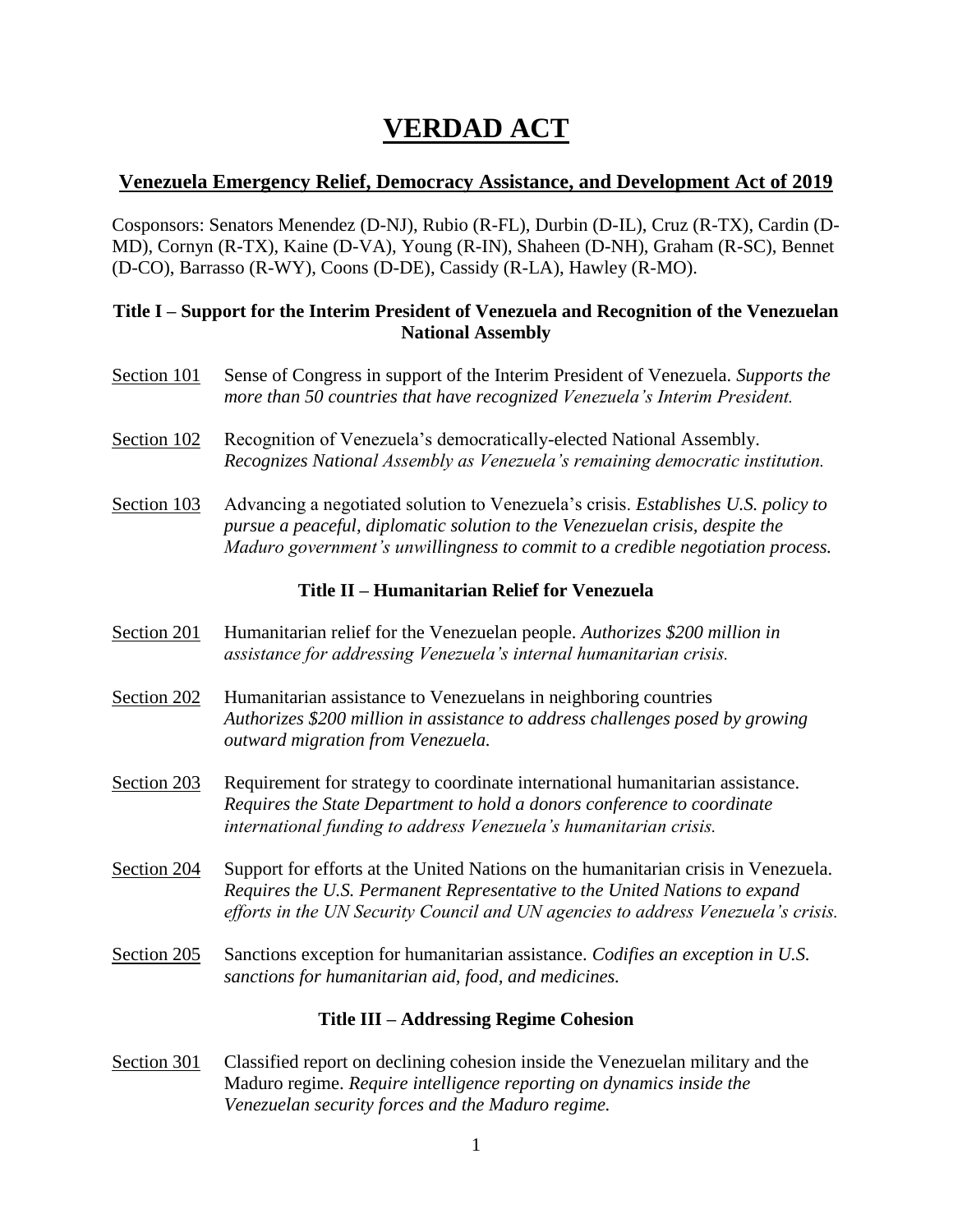- Section 302 Additional restrictions on visas. *Prohibits and rescinds visas for the family members of sanctioned individuals and waives the visa restrictions on family members if the sanctioned individual recognizes Venezuela's Interim President.*
- Section 303 Waiver for sanctioned officials that recognize the Interim President of Venezuela. *Removes sanctions on sanctioned individuals not involved in human rights abuses if they recognize Venezuela's Interim President.*

#### **Title IV – Restoring Democracy and Addressing the Political Crisis in Venezuela**

- Section 401 Special Envoy for Venezuela and Task Force on Venezuela. *Codifies a special envoy for Venezuela; establishes an interagency task force reporting to the envoy.*
- Section 402 Support for the Lima Group. *Congressional support for the Lima Group*
- Section 403 Accountability for crimes against humanity. *Congressional support for efforts to hold Venezuelan officials accountable for crimes against humanity.*
- Section 404 Upholding the Organization of American States Inter-American Democratic Charter. *Congressional support for efforts by the OAS Secretary General to forge a hemispheric response to the Venezuelan crisis, including invoking the Inter-American Democratic Charter.*
- Section 405 Support for international election observation and democratic civil society in Venezuela. *Authorizes \$14.5 million for supporting democratic civil society, \$500,000 for international observation of future democratic elections.*

#### **Title V – Advancing the Reconstruction of Venezuela**

- Section 501 Engaging international financial institutions to advance the reconstruction of Venezuela's economy and energy infrastructure. *Requires the President to work with the IMF and Multilateral Development Banks to advance planning for the economic reconstruction of Venezuela, contingent on restoring democracy.*
- Section 502 Recovering assets stolen from the Venezuelan people. *Requires the State Department to work with the Departments of Treasury and Justice to establish a strategy to identify, block, and recover assets taken from the people and institutions of Venezuela through theft, money laundering or other illicit means.*

#### **Title VI – Restoring the Rule of Law in Venezuela**

Section 601 Coordinating targeted sanctions with partners in the Western Hemisphere and European Union. *Requires the State Department to coordinate international sanctions and build the capacity of Latin American and Caribbean governments to carry out targeted sanctions; authorizes \$3 million for related efforts.*